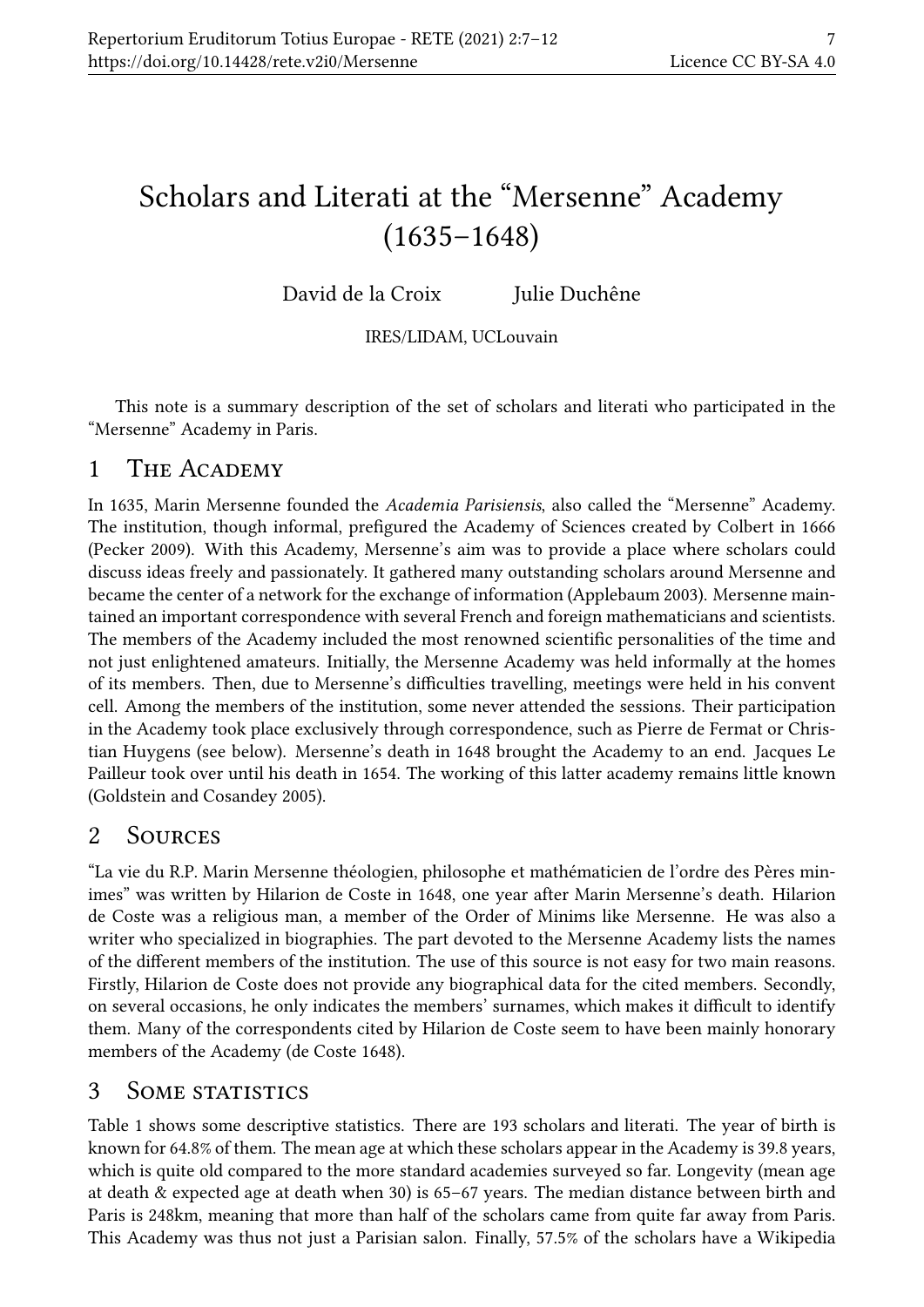| nb. | % birth year  | mean age          | mean age  | exp. age |
|-----|---------------|-------------------|-----------|----------|
| obs | known         | at appoint.       | at death  | at death |
| 193 | 64.8          | 39.8              | 67.2      | 65.2     |
|     | % birth place | median distance   | % with    | % with   |
|     | known         | birth-institution | Wikipedia | Worldcat |
|     | 61 1          | 248               | 57.5      | 68.9     |

Table 1: Summary statistics



Figure 1: Broad fields at the Mersenne Academy

page (in some language), and 68.9% of them have left a footprint in the catalogues of the libraries of the world, Worldcat, either by having published some work, or by having been the subject of published books and articles. These two figures are quite high, in particular given the high number of individuals involved over such a short span of time.

### 4 Fields

Figure 1 shows the relative importance of fields, broadly defined. The main fields at the Mersenne Academy were science, humanities, medicine, and theology. They correspond to Father Marin Mersenne's main interests. According to Mazauric (1997), the philosophical questions addressed concerned the constitution of modern science. The distribution of fields supports Simone Mazauric's observation that the Mersenne Academy was one of the 17th-century scientific institutions with the most clearly affirmed scientific vocation. Besides the active scholars and literati, there was about one fifth of "Honorary" members, individuals who held important positions with no clear scientific identity.

#### 5 Place of birth

Figure 2 is a plot of the places of birth of the Mersenne Academy members. Most of them were born in France, but there was a non negligible minority from abroad, stressing the European character of the institution.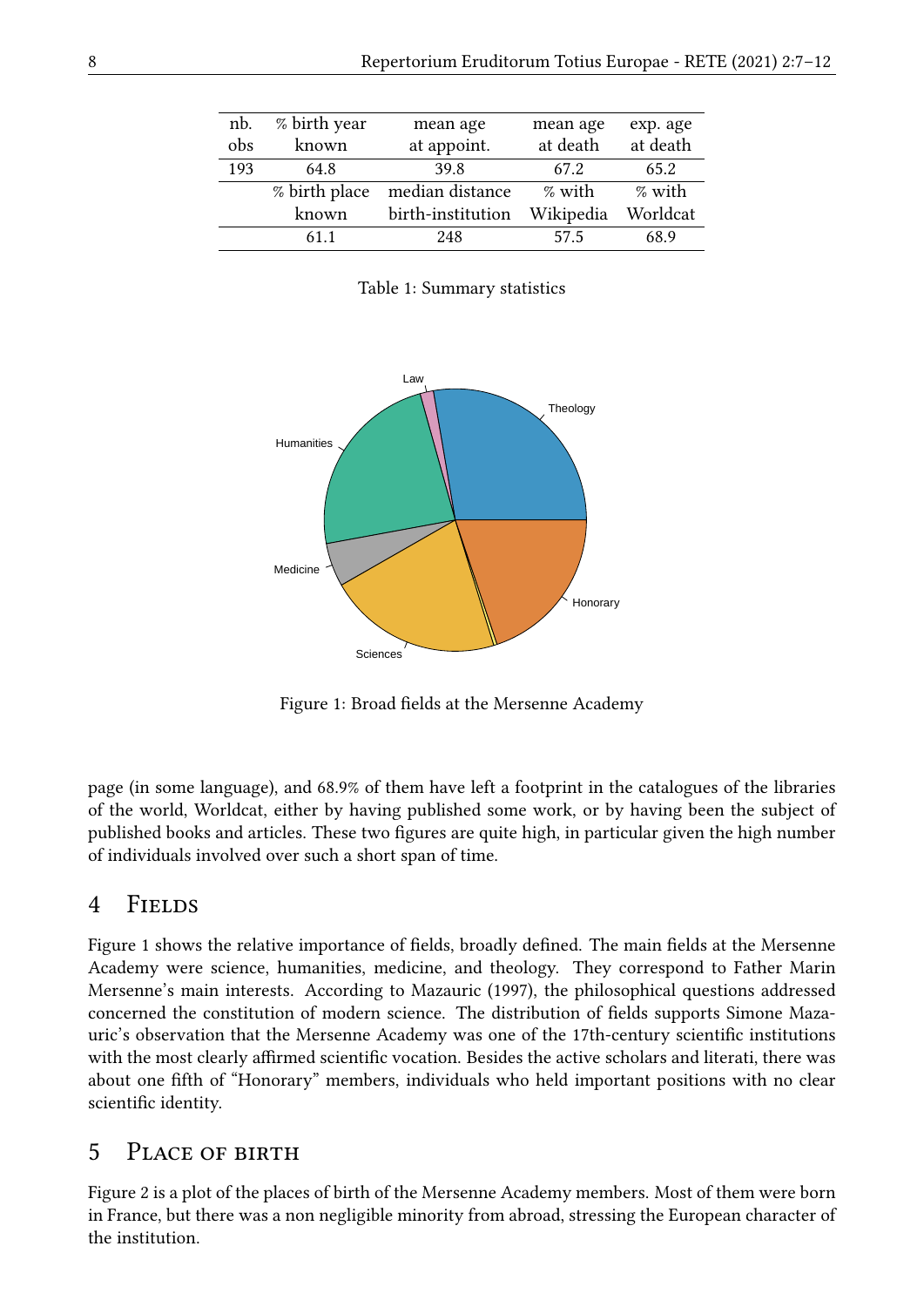

Figure 2: Place of birth of the scholars and literati at the Mersenne Academy

### 6 Human capital of scholars and literati

For each person in the database we compute a heuristic human capital index, identified by combining information from Worldcat and Wikipedia using a principal component analysis. Details are given in the Appendix. Figure 3 shows the names of all the scholars with a positive human capital index. The vertical green lines (rug plot) show the distribution of all scholars, including the obscure ones, over time.

The pattern is one of exceptional high quality. There were not only a few superstars, but a mass of scholars publishing very well.

### 7 Top 8 members

We now provide a brief overview of the eight members of the Academy with the highest human capital index.

René Descartes (Descartes (formerly La Haye-en-Touraine) 1596 — Stockholm 1650) was a French mathematician, physicist, and philosopher. He is considered as one of the founders of modern philosophy. Between 1626 and 1627, he met Father Marin Mersenne in Paris and became known for his inventions in the field of mathematics. Descartes was one of Mersenne's main correspondents. His rivalry with several of his contemporaries, such as Pierre de Fermat, on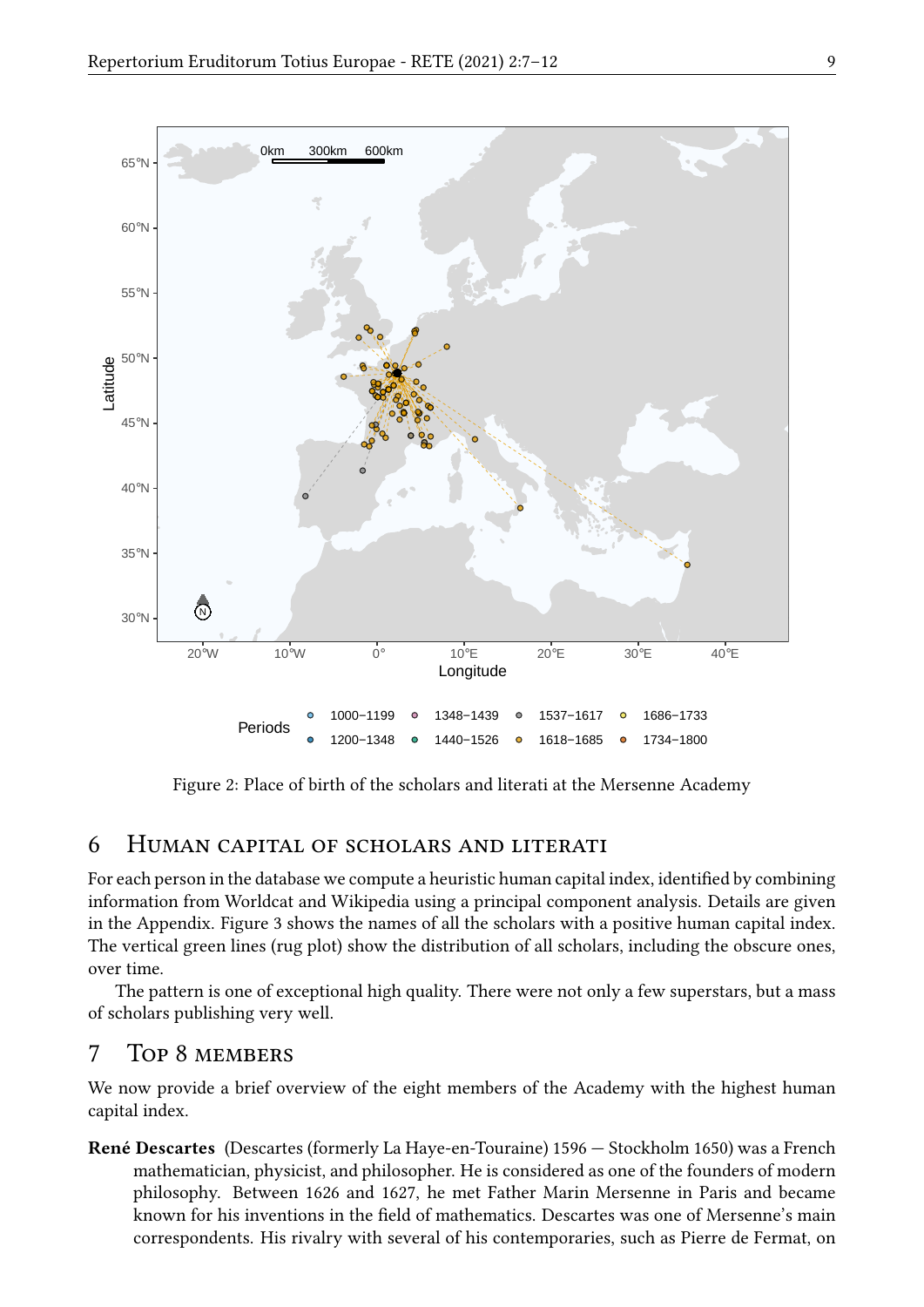scientific issues was notably spurred on by Mersenne.

- Blaise Pascal (Clermont-Ferrand 1623 Paris 1662) was a French mathematician, physicist, inventor, philosopher, moralist, and theologian. He was notably the inventor of the first calculating machine. Yet his most important contribution in mathematics was the development of probability theory. He took an active part in the sessions of the Mersenne Academy, notably by submitting his work for peer review.
- Thomas Hobbes (Westport 1588 Hardwick Hall 1679) was an English philosopher famous for his major work, Leviathan, which has had a major influence on modern political philosophy. During an eight-month stay in Paris, which took place between 1634 and 1637, he met Father Marin Mersenne. The latter invited him to his Academy and encouraged him to publish his works on psychology and physics.
- Hugo de Groot (Delft 1583 Rostock 1645), known as Grotius and also known as Huig de Groot, was a humanist, diplomat, lawyer, theologian, and jurist. He was born in the United Provinces and studied at the University of Leiden. He was one of the most important scholars of the 16th and 17th centuries in the fields of philosophy, political theory, and law. In particular, he laid the foundations of international law. Following a religious controversy, he fled to France and stayed there from 1621 to 1644.
- Tommaso Campanella (Stilo 1568 Paris 1639), also known by the pseudonym Settimontano Squilla, was an Italian philosopher, theologian, and poet. His Christian name was Giovanni Domenico Campanella. In honour of Thomas Aquinas, he adopted the first name Tommaso at the age of 14 when he entered the Dominican Order. From 1602 to 1626, he was sentenced for heresy and imprisoned after, it seems, wanting to establish a sort of theocratic republic in his convent in Calabria. After his supervised release in 1629, following another stay in prison, he took refuge in France in 1634 and spent the rest of his life there. In particular, he enjoyed the protection of Cardinal de Richelieu.
- Christian Huygens (The Hague 1629 The Hague 1695), in Dutch Christiaan Huygens, was a Dutch mathematician, astronomer, and physicist. He was responsible for a number of breakthroughs, including the discovery of Titan, Saturn's largest satellite, the first comprehensive description of the Solar System with six planets and six moons, and the creation of the first pendulum clock. He has also been credited with a fundamental role in the development of modern computing. During a four-month stay in Paris in 1655, he was introduced to the circles of Claude Mylon and Habert de Montmor, who were at the origin of the Académie française and the Mersenne Academy. Christian Huygens therefore does not seem to have met Marin Mersenne during his lifetime.
- Pierre de Fermat (Beaumont-de-Lomagne, first decade of the 17th century Castres 1665) was a French magistrate, polymath, and mathematician. He was nicknamed the "prince of amateurs" because he learned mathematics during his leisure time. He also distinguished himself as a poet, Latinist, and Hellenist. He was also interested in the sciences and particularly in physics, with the development of the Fermat Principle in optics. In the field of mathematics, he is known for having formulated the last Fermat theorem, which was demonstrated only 300 years later by British mathematician Andrew Wiles in 1994. In 1636, Pierre de Fermat began a correspondence with Marin Mersenne. He seems to have never travelled to Paris to meet him. However, his mathematician friends, Beaugrand, Étienne Pascal, and Roberval among others, represented him at the Mersenne Academy. On several occasions, he quarrelled with Descartes, also a member of the Academy, over mathematical matters.
- Marin Mersenne (Oizé 1588 Paris 1648), or Marinus Mersenius, was a French religious of the Order of Minims. He was famous as a scholar, mathematician, and philosopher. Among his contributions to science are the first laws of acoustics, which bore his name for a long time. He was also the originator, together with Galileo, of the law of falling bodies in the void.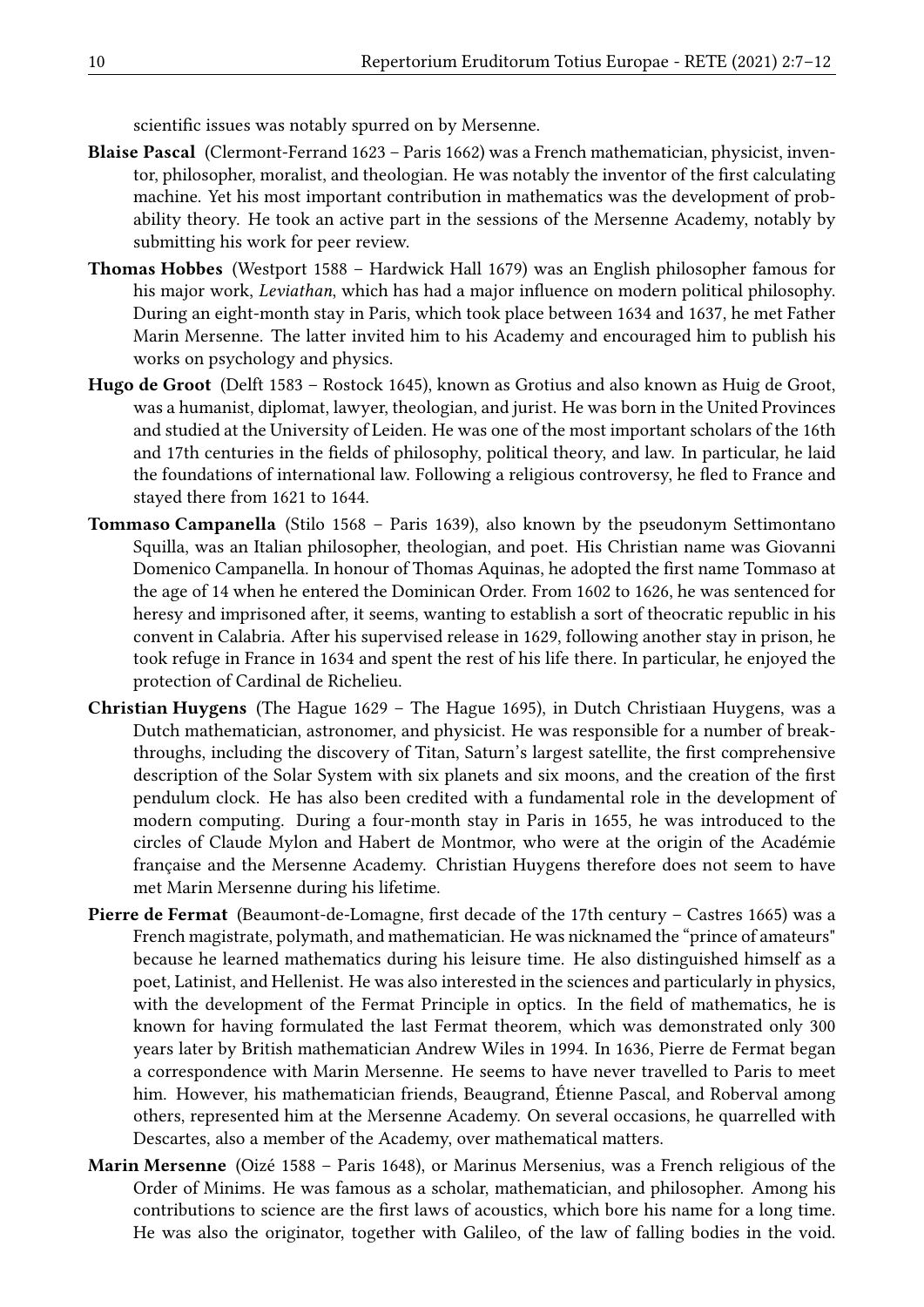

Figure 3: Famous scholars



Figure 4: Intersection of the lists of scholars between the University and the Mersenne Academy